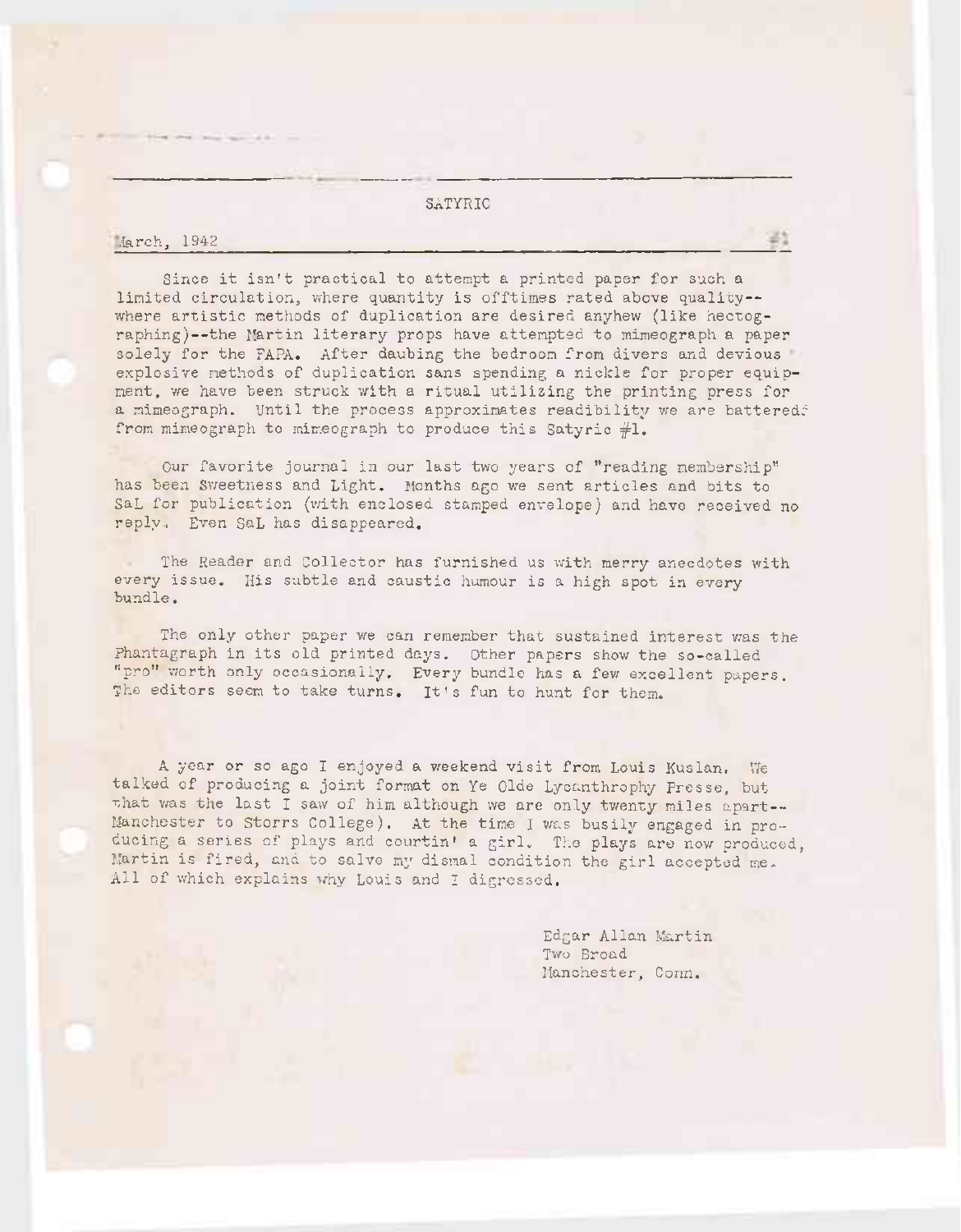## Erotically Erotetic Eulogy ol' Eroticism

Scene: Daddy and Blondie lounging on a lounge in the lounge of the week-end cruise ship to Venus. . .(Note: All implied is applied outside the Heavyside. . .ED)

"They're as smooth and cuddly as peaches, Blondie." "Remember what I told uou, Daddy. Look but don't touch." "Never saw finer ones in my life." "I'm too lazy to move."

"Now, Blondie, don't change the subject. . .You know what a trip to Venus is. . ,"

"Read any good books lately?"

"Have <sup>a</sup> little pamphlet with me that might prove of value." "Mean - it might give me ideas?"

"I hope so."

"Maybe I'm a cynic but I don't believe in pollen." "Incredible! Pollen is the staff of life."

"What? Now is that nice?"

"Blondie, I bet you don't believe in Santy Claus, or -" "I believe in Santy Claus."

"And what's your name?"

"Oh, daddy, do you really mean it?"

"Before I commit myself, let's go back to the - er - pollen." "Now, you're changing the subject."

"Don't be silly. They sort of run together."

"I don't like sports. Running gives me palpitations." "Palpitations and tremors are possible sans coverage of space." "Oh, daddy! Such a suggestion!" "Maybe I'm wrong. I suppose you'd like to play checkers."

"Do you know any other games?"

 $"Press - I mean, chess."$ 

"Entails thought, daddy. What about a quiet bout of strip poker."

"Hardly necessary from where I sit."

"Oh, dear, and J'm too lazy to move. What do you suggest?" "As if you didn't know!"

"Oh, so we're back at that again."

"Yes, Bl@ndie. And we're going to stick at it until I get what I want."

"You're determined, daddy?"

"I don't think you should call me 'daddy' until the act is culminated."

"But, daddy, even though I care for you, don't you think it'll be too much for you? You're going too  $far12$ 

"As far as I can see - "

"I'm still too lazy to move."

"That's the whole trouble with you."

"Perhaps. But we should wait <sup>a</sup> while, and think it over. Besides, I much prefer it in the night."

"Where's that?"

"Oh, daddy."

"I want it now."

"You're so manly and insistant - really, I'm weakening." "I bet you say that to all the boys. Blondie - you're lovely, you're ravishing. I'd love to rav - "

?